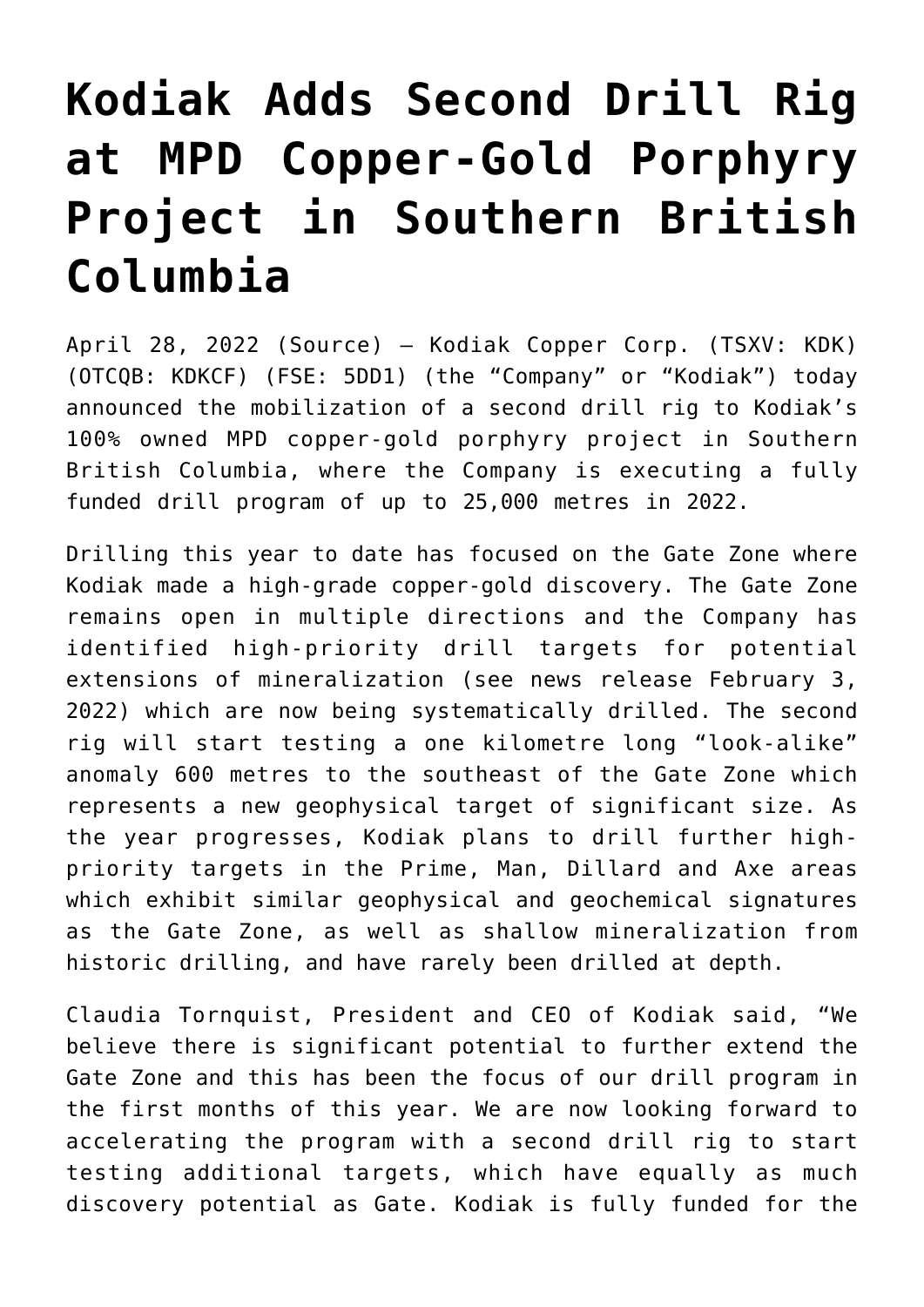work planned in 2022 and well positioned to add a third drill rig as and when needed. Our shareholders can look forward to a news-rich year with a steady flow of drill results and the potential for new game-changing discoveries at MPD."

<code>MPD</code> is a large, 147 km $^2$  land package located near several operating mines in the southern Quesnel Terrane, British Columbia's primary copper-gold producing belt. It is situated between the towns of Merritt and Princeton, with year-round accessibility and excellent infrastructure nearby.

Jeff Ward, P.Geo, Vice President Exploration and the Qualified Person as defined by National Instrument 43-101, has reviewed and approved the technical information contained in this release.

On behalf of the Board of Directors

**Kodiak Copper Corp.** *Claudia Tornquist* President & CEO

For further information contact: Nancy Curry, VP Corporate Development [ncurry@kodiakcoppercorp.com](mailto:ncurry@kodiakcoppercorp.com) +1 (604) 646-8362

**About Kodiak Copper Corp.**

Kodiak is focused on its 100% owned copper porphyry projects in Canada and the USA. The Company's most advanced asset is the MPD copper-gold porphyry project in the prolific Quesnel Trough in south-central British Columbia, Canada. MPD has all the hallmarks of a large, multi-centered porphyry system. Kodiak has made the Gate Zone discovery of high-grade mineralization within a wide mineralized envelope, and MPD hosts several other targets with similar discovery potential. Kodiak also holds the Mohave copper-molybdenum-silver porphyry project in Arizona, USA, near the world-class Bagdad mine.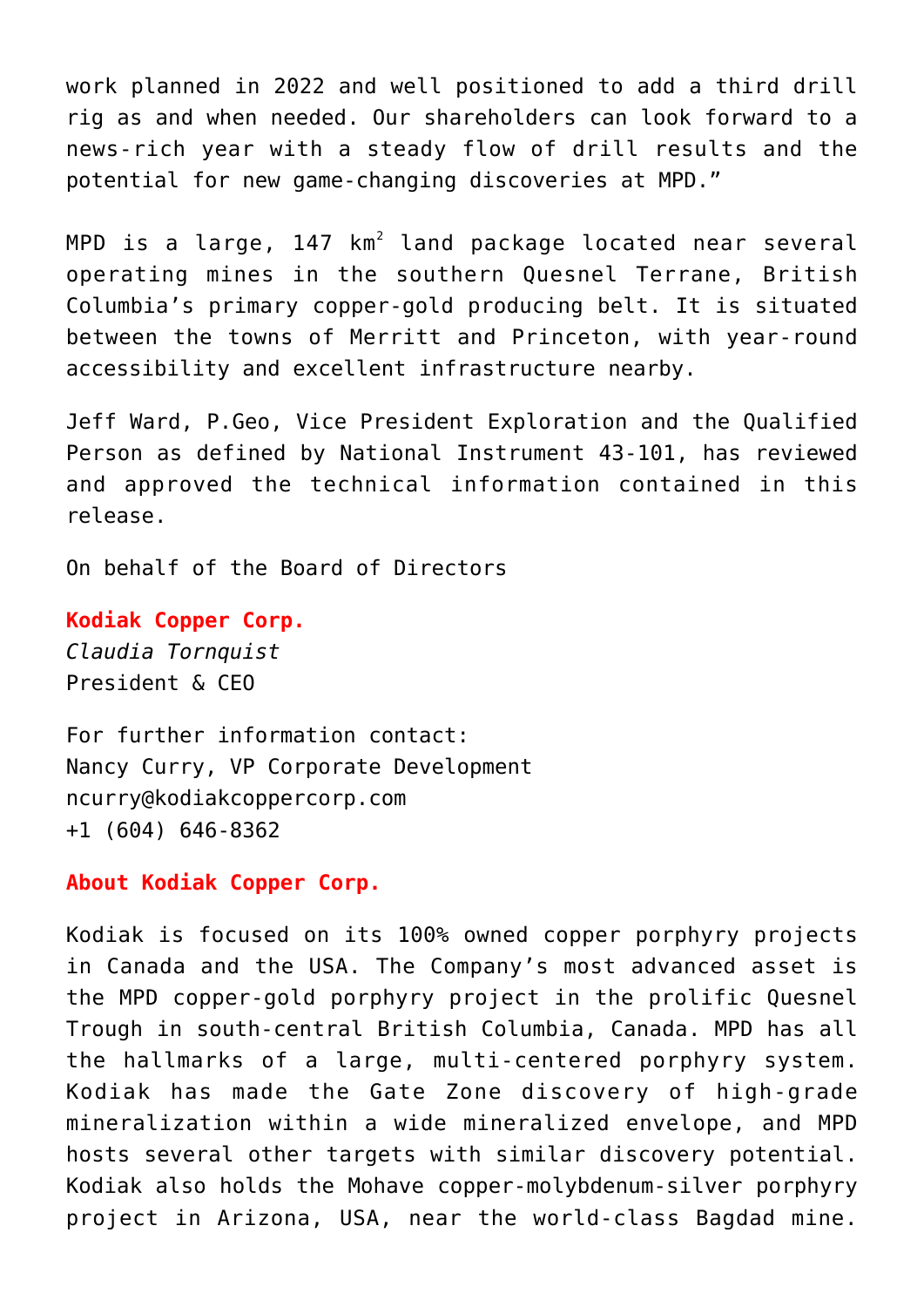Kodiak's porphyry projects have both been historically drilled and present known mineral discoveries with the potential to hold large-scale deposits.

Kodiak's founder and Chairman is Chris Taylor who is wellknown for his gold discovery success with Great Bear Resources. Kodiak is also part of Discovery Group led by John Robins, one of the most successful mining entrepreneurs in Canada.

*Neither TSX Venture Exchange nor its Regulation Services Provider (as that term is defined in the policies of the TSX Venture Exchange) accepts responsibility for the adequacy or accuracy of this release.*

*Forward-Looking Statement (Safe Harbor Statement): This press release contains forward looking statements within the meaning of applicable securities laws. The use of any of the words "anticipate", "plan", "continue", "expect", "estimate", "objective", "may", "will", "project", "should", "predict", "potential" and similar expressions are intended to identify forward looking statements. In particular, this press release contains forward looking statements concerning the Company's exploration plans. Although the Company believes that the expectations and assumptions on which the forward looking statements are based are reasonable, undue reliance should not be placed on the forward looking statements because the Company cannot give any assurance that they will prove correct. Since forward looking statements address future events and conditions, they involve inherent assumptions, risks and uncertainties. Actual results could differ materially from those currently anticipated due to a number of assumptions, factors and risks. These assumptions and risks include, but are not limited to, assumptions and risks associated with conditions in the equity financing markets, and assumptions and risks regarding receipt of regulatory and shareholder approvals.*